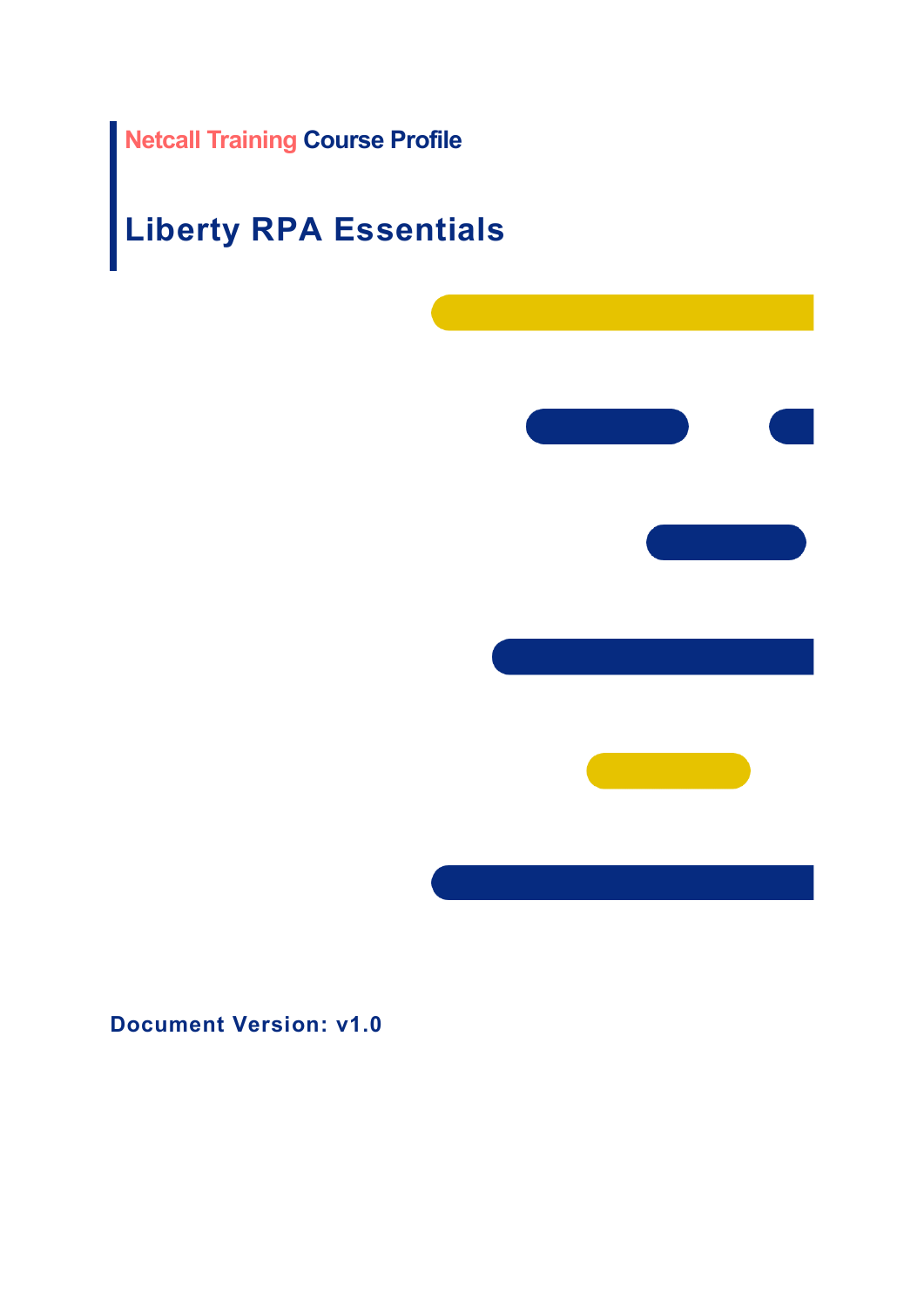# **Contents**